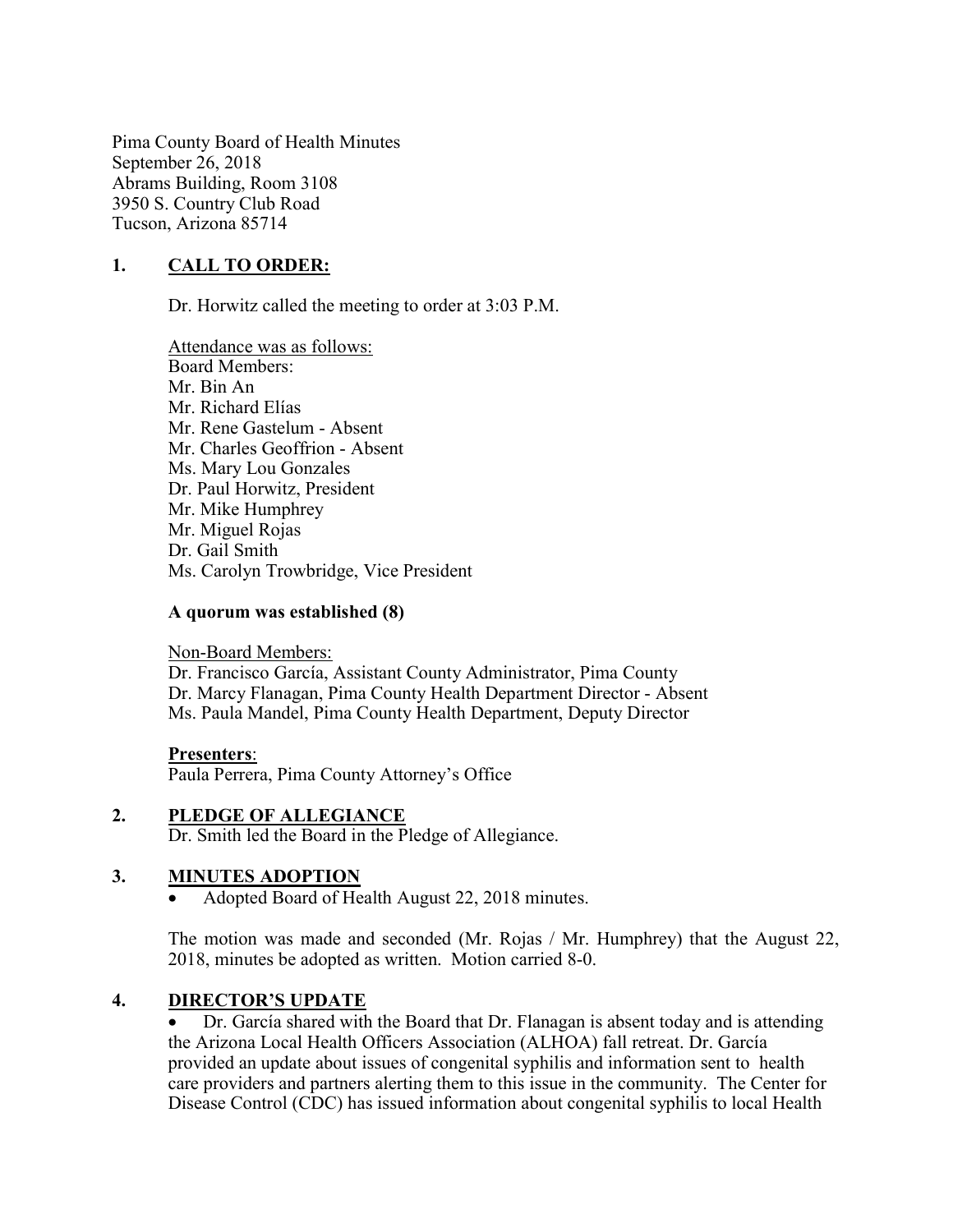Department's to share with practitioners about the importance of pregnant women being tested early during the prenatal care visit and in the  $3<sup>rd</sup>$  trimester.

 Health Department leadership attended the TUSD Board meeting where there was unanimous support for an Intergovernmental Agreement (IGA) with the Health Department to provide mobile/onsite services regarding disease prevention. and reproductive health. This IGA does not include immunizations because adolescents so not meet the age requirement for consent.. Ms. Mandel shared that in the past the Health Department has utilized the mobile clinic for vaccines at some back-to-school events and is scheduled to receive a new mobile clinic on October 1, 2018 which could be used for vaccine clinics in rural communities. Dr. Smith inquired if an adolescent woman having a baby automatically emancipates her. Dr. García said no, not in Arizona. Ms. Mandel shared with the Board that media campaigns have been effective in helping to educate parents about the importance of ensuring adolescents are vaccinated.

 Dr. García was excited to report that the Health Department has been awarded as a recipient of the CDC's Racial Ethnic Approach Community Health (REACH) grant totaling approximately \$4 Million over the next five years.

 There have been two suspect cases of wound botulism associated with black-tar heroin use. The CDC has released antitoxin for use in these patients. There is concern that local black-tar heroin may be tainted. These cases are being monitored closely and information is being provided to clients.

 Dr. García gave an update on the sewage spill that occurred in Naco Arizona. The Health Department team has reached out to our Cochise counterparts to offer assistance. There was misinformation reported by local media that raw sewage can be associated with Zika and Dengue. This is misleading and not entirely accurate because the elevation of Naco is not support high mosquito activity.

 Mr. Humphrey if there was an update regarding the status of Southwest Keys license for their center. Dr. García reported that the licensing agency for these centers is the Arizona Department of Health Services (ADHS).The centers are licensed as behavioral health care facilities and Pima County does not have a regulatory role. He further reported that ADHS determined individual centers as non-compliant with training and environmental however, the center in Tucson was not one of them.

## 5. STEPS TO CHANGE PIMA COUNTY CODE/ORDINANCE:

 Dr. García introduced Ms. Perrera who is the lead County Attorney for the Health Department, Behavior Health, Medical Examiner's Office, and PACC. Ms. Perrera provided an overview of their role to serve as an advisory committee to the Board of Supervisors (BOS). In terms of making changes to an ordinance, specifically to the Tobacco 21 Initiative, only the BOS can change or adopt an ordinance. This Board can make a request of the BOSs to consider a resolution related to an ordinance. It is incumbent upon Board of Health members to contact their BOS to discuss and gain support for an ordinance prior to requesting the item to be placed on the BOS Agenda. Prior to the BOS approval of a resolution, the County Attorney's office is responsible for reviewing the language to ensure it does not conflict with the Arizona Revised Statutes. Additionally, public notices are required to ensure opportunities for public comments are conducted before the BOS provides direction to County Administrator of their decision. Chairman Elías noted that the financial plan for implementation and enforcement within the T21 Initiative may negatively impact its adoption..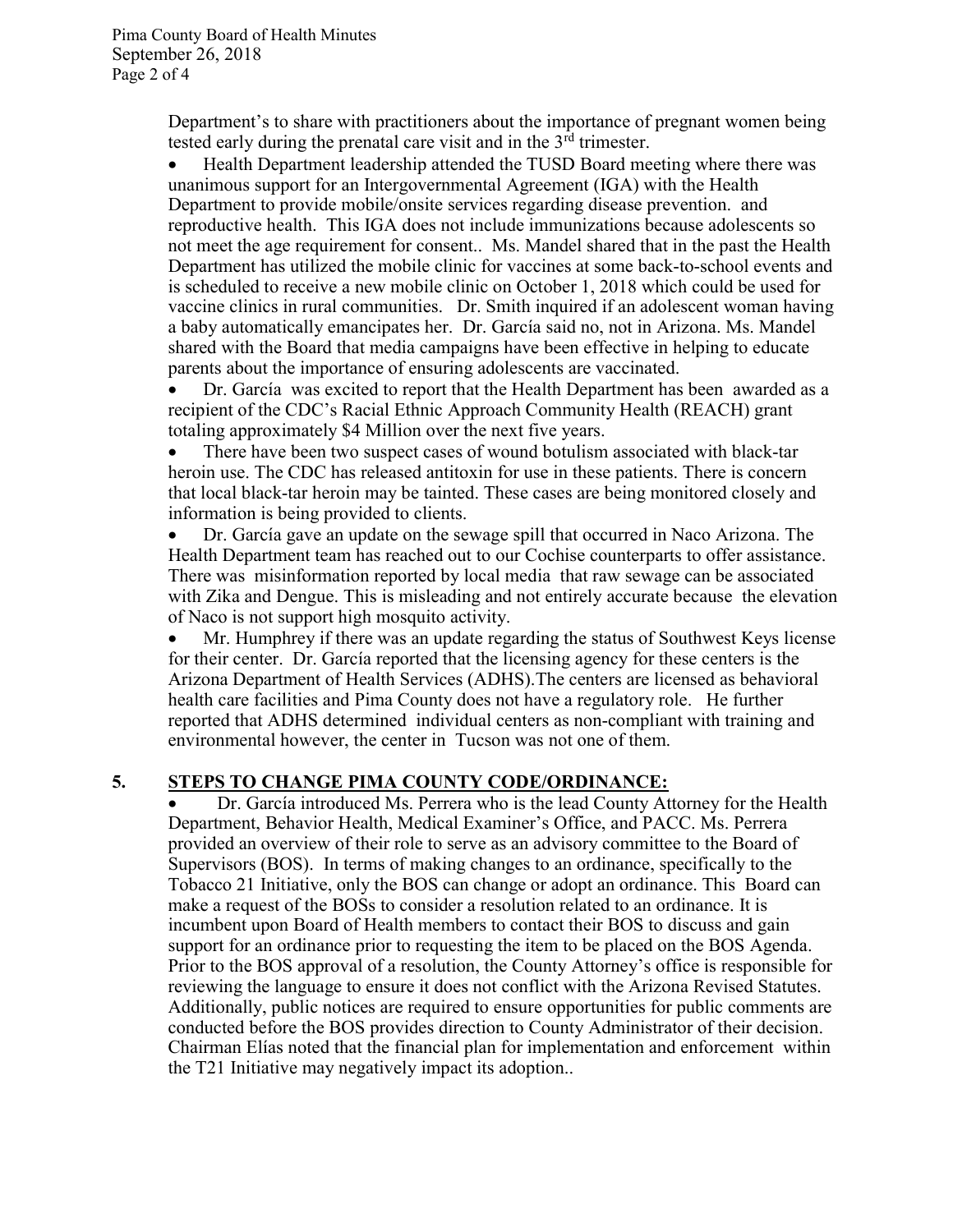Dr. García explained how the cost estimates for enforcement are based on work to license combustible tobacco vendors in the City of Tucson which represents approximately 200 vendors. At this time, the County does not license tobacco vendors irrespective of the type, combustible, non-combustible, or other electronic nicotine delivery systems. In order to support licensing for rural and unincorporated areas of Pima County the BOS would need to give direction to create a licensing regime that considers enforcement for all tobacco and nicotine delivery systems which is broader than the original estimates that only reflect combustible tobacco retailers. It is important to note that:

- Whichever ordinance Pima County BOS approves it will only apply to unincorporated areas. However, should a jurisdiction choose to delegate enforcement authority to Pima County, that area would be supported as well.
- This ordinance will not apply to the Pascua Yaqui or Tohono O'odham Nations.
- The language in the Pima County ordinance should mirror the language of the City of Tucson's tobacco ordinance.

Chairman Elías suggested that the Board be cognizant of unintended consequences that can occur with zoning, affected business owners/stakeholders, enforcement, and costs (full/partial cost recovery).

Mr. An inquired how enforcement would be implemented and conducted. Supervisor Elías shared that the implementation would begin with education and training then enforcement after a period of time.

Dr. Horwitz would like the Board members to meet with their BOS member before the next Board of Health meeting and be prepared to share a summary of those discussions. Chairman Elías would like to be updated on these discussions as well.

## 6. ELECTION OF BOARD OF HEALTH OFFICERS:

- $\bullet$  President Dr. Paul Horwitz (7 votes)
- Vice President Charles Geoffrion (6 votes)

## 7. TOBACCO 21 UPDATE:

There was not an update on Tobacco 21

# 8. CALL TO AUDIENCE:

 Jenny Chadham, with Tobacco21.org (T21), a tobacco prevention foundation, provided history of this foundation and also shared their concern with the 75% increase of youth that are using products such as JUULs and other forms of nicotine delivery devices. Ms. Chadham is encouraged by this Boards' support to advocate for the implementation of the T21 Initiative. If this effort is successful, it will be the first one adopted in Arizona that contains an enforcement component.

## 9. SUMMATION OF ACTION ITEMS AND PROPOSED AGENDA ITEMS:

Dr. Horwitz would like the T21 Initiative to be on the next agenda so Board members can share a summary of their meeting with their BOS.